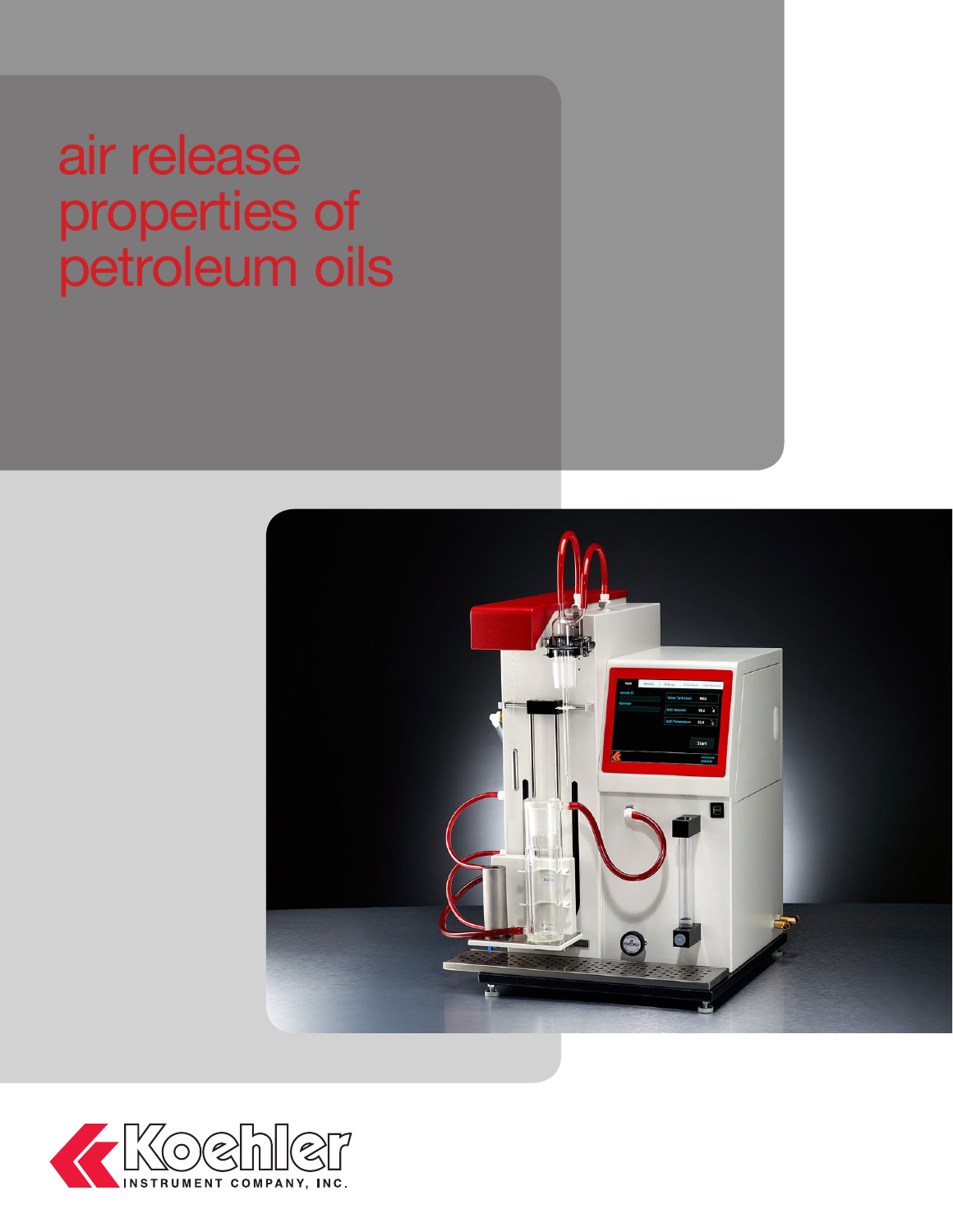# automated air release value analyzer

- Conforms to ASTM D3427, IP 313 and related specifications
- Integrated Touch Screen Control Panel
- Automatic lift system that moves test vessel from air source to balance sinker
- Automatic calculation of final sample density for determination of air release value
- Integrated Circulation bath with Water Level Indicator
- Integrated Balance
- Secure Clamp Mechanism of the Air Tube
- Automatic Jacketed Test Vessel Draining
- Safety Shield
- LIMS Compatibility

The Koehler Air Release Value Apparatus consists of a test vessel and air flow control equipment for delivering heated air at the specified flow rate to a lubricating oil sample maintained at constant temperature. Integrated Touch Screen Control panel guides user from start to finish of test operation and provides density calculation and timing operation for measuring the air release value of the test sample. Drying oven available as additional accessory for warming test oil at temperatures of up to 100°C; Integrated circulating bath and balance, and air bath for sinker; compressed air heater, overtemperature and overpressure protection circuitry. Automatically measures the time for air release.







### test method

The ability of a turbine, hydraulic, or lubricating oil to separate entrained air is a key performance characteristic in applications where agitation causes a dispersion of air bubbles in the oil. To determine air release properties, the sample is heated to a specified test temperature and blown with compressed air. After the air flow is stopped, the time required for the air entrained in the oil to reduce in volume to 0.2% is the air bubble separation time.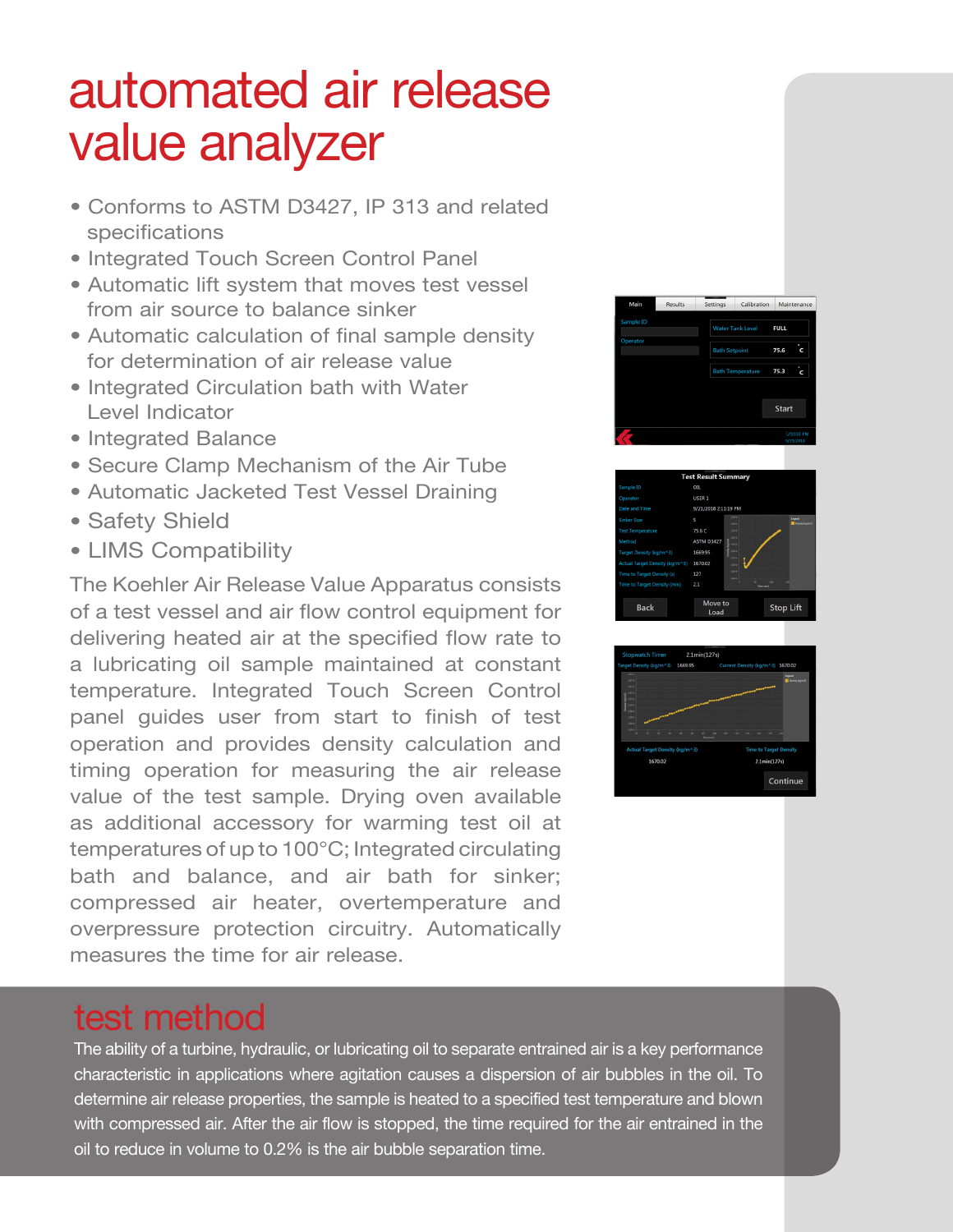dimensions W x D x H, in. (cm) 24x23x34 (60.96x58.42x86.36)

Net Weight: 115 lb (53 kg)

#### specifications

Conforms to the Specifications of: ASTM D3427; IP 313; ISO 9120; DIN 51381; NF E 48-614; NF T 60-149; BS 2000 Part 313

Temperature Range: Ambient to 75 °C (167 °F) Sample Temperature Stability: ± 0.1 C Air Temperature Stability:  $\pm$  0.2 C Density:  $\pm$  0.001 g/ml

Electrical Requirements: 115V, 60Hz, Single Phase 230V, 50/60Hz, Single Phase

Included Accessories Sinkers, 5mL and 10 mL Integrated Balance Integrated Circulator Tubing and Fittings Platinum Wire Jacketed Test Vessel